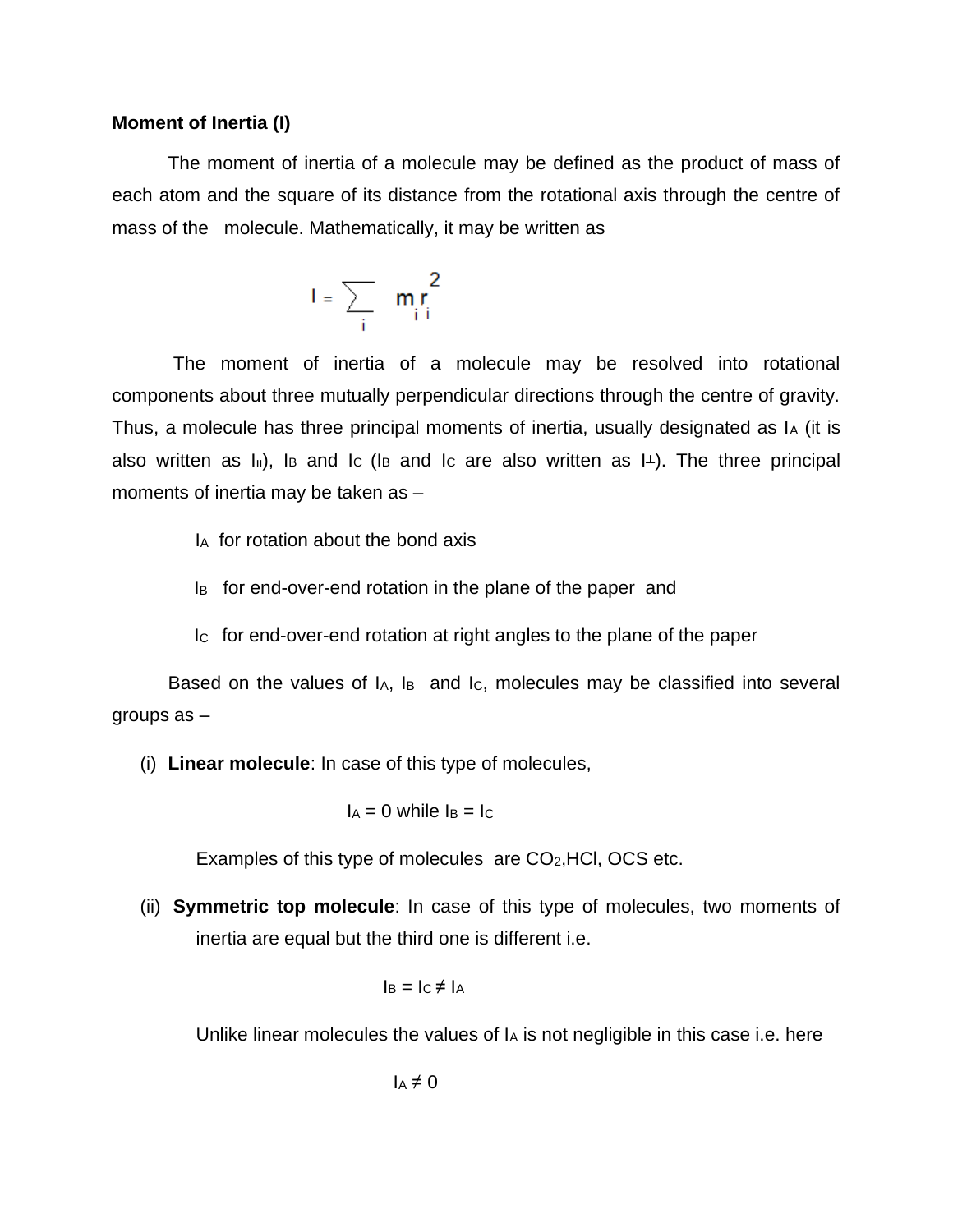This type of molecules can be further sub-divided into two categories –

- (a) If  $I_B = I_C > I_A$ , then the molecule is called a **prolate symmetric top molecule**. eg. CH3Cl
- (b) If  $I_B = I_C < I_A$ , then the molecule is called an **oblate symmetric top** molecule. eg. BCl<sub>3</sub>.
- (iii) **Spherical top molecule:** In case of this type of molecules, all the three moments of inertia are equal i.e.

$$
I_A = I_B = I_C
$$

Examples of this type of molecules are  $CH_4$ ,  $SF_6$  etc.

(iv) **Asymmetric top molecule:** In case of this type of molecules, all the three moments of inertia are different i.e.

$$
I_A \neq I_B \neq I_C
$$

Examples of this type of molecules are  $H_2O$ ,  $CH_2=CHCl$  etc.

**Problem 1.10:** Calculate the moment of inertia of a H<sub>2</sub>O molecule around its two-fold axis. The HOH bond angle is 104.5<sup>0</sup> and the bond length is 95.7 pm. [**GU 2014**]

## **Solution:**

Given,

Bond length, R = 95.7 pm =  $95.7 \times 10^{-12}$  m

Bond angle,  $2\phi = 104.5^\circ$ 

Mass of H,  $m_H$  = 1.67 x 10<sup>-27</sup> kg